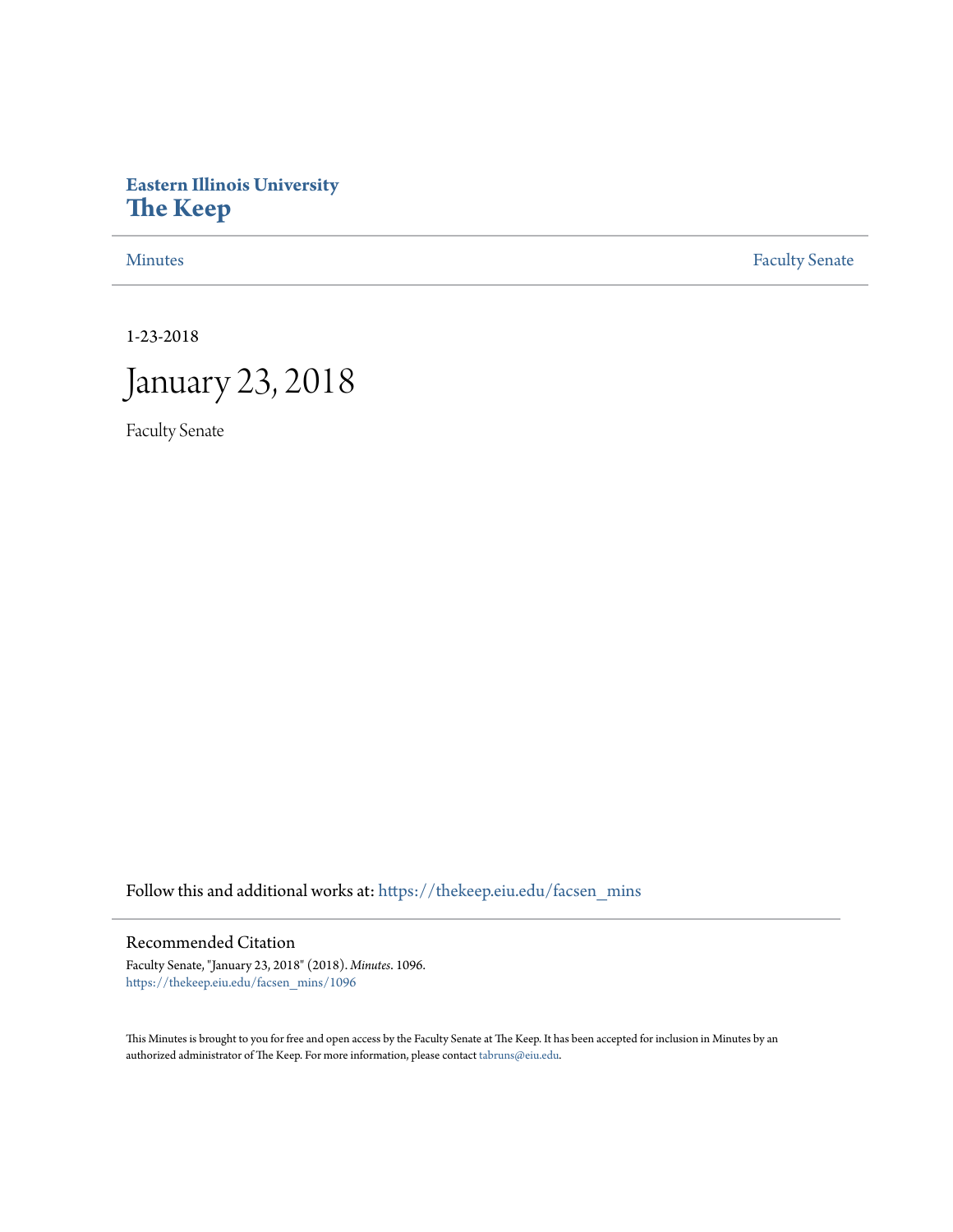## EIU Faculty Senate Session Minutes 23 January 2018 ▪ 2:00-3:50 p.m. Dean's Suite Conference Room, Doudna Fine Arts Center

The 2017-2018 Faculty Senate agendas, minutes, and other information are available at http://castle.eiu.edu/facsen/. *Note: These minutes are not a complete verbatim transcript of the Senate meeting.*

Senators present: T. Abebe, T. Bruns, E. Corrigan, S. Eckert, S. Gosse, N. Hugo, K. Hung, J. Oliver, J. Robertson, G. Sterling, J. Stowell, C. Wharram, J. Williams, R. Cash

Senators absent: S. Brantley, B. Young

Guests in attendance: Jay Gatrell (Provost), Stacey Ruholl (CAA), Misty Rhoads (CAA), Rick Wilkinson (CAA), Marita Gronnvoll (CAA), Rebecca Throneburg (CAA), Brooke Schwartz (DEN)

Session called to order by Chair J. Robertson at 2:03 p.m.

[*ROBERTSON announces reorganization of agenda items to accommodate guest schedules*]

## **Provost's Report**

- GATRELL: Student Success Task Force (approximately 20 people from across campus) looking at a variety of initiatives: student services, advising, learning communities; they have issued preliminary draft documents and will be working on recommendations; priorities are investigating learning communities, paired courses, one-stop, supplemental instruction; also a recommendation not to transition students from advising in CASA to their departments until they have 24 earned EIU hours – I want to thank the review team for Vitalization workgroups 8 and 9; their report has structural and qualitative suggestions, emergence of themes around student success, commitment to the standard schedule; I've asked for feedback, next few months I'll be working with the President's Council on pathway forward; I'm excited about new programs such as occupational therapy and about sharpening the mission of our academic structures – in terms of gen ed I'm asking CAA for a moratorium on new courses, intended merely as a pause; we have a gen ed subcommittee created two years ago (in response to the HLC report) that hasn't really been operational, I'm concerned that this structure work and that we have documented evidence from a faculty shared governance perspective that this structure reflects our values and the way we see the role of gen ed on this campus; it's critical that we follow the processes we put in place ABEBE: Was input contemplated earlier in the formation of the committee?
- GATRELL: Members were intentionally selected from all over, also Faculty Senate input; all additional input is welcome, feel free to share it with me or the committee
- HUNG: I've received emails, people have pulled me aside to talk about it I'll summarize [the input I've received] as a list of bullet points for Jay, so send your thoughts to me

ROBERTSON: I'd like to schedule time at our next meeting to discuss

ABEBE: That was the sense of my question, wondering if we'll have a formal response to it or not

## **Conversation with Stacey Ruholl, CAA Chair**

- ROBERTSON: We have several guests here from CAA Sen. Stowell convened our HLC committee where we discussed reimagining how we conduct shared governance on this campus, and Stacey was a part of those conversations yesterday – on behalf of the Senate, we're grateful for all the work CAA does – if you could give us a general update on recent and upcoming items…
- RUHOLL: Our primary weekly task is to review and approve course and program proposals at the undergraduate level other objectives include forming the general education committee; we've run into some roadblocks in regard to elimination of people, we're just now getting our feet back on the ground; we received a proposal in Fall 2017 from Karla Sanders that perhaps CASL could serve as the gen ed committee but unfortunately that fell through
- HUNG: Are you seeing a trend in certain areas, for example dual credit courses and online courses? As a body, when you deliberate, is frequency a factor for consideration?
- RUHOLL: With regard to online offerings there was a change to our bylaws last spring, stemming from a change in CGS that allowed for online offerings to be made via executive action as long as there were no changes to the structure or learning objectives, so we've seen a huge increase in the number of executive actions to add online offerings to currently approved courses – with regard to dual credit, Rebecca [Throneburg] is leading the charge; we don't have any courses that have come through, these are dealing with courses already approved

HUNG: So if there's a decision to move courses to an online format, CAA needs to be notified but doesn't need to approve it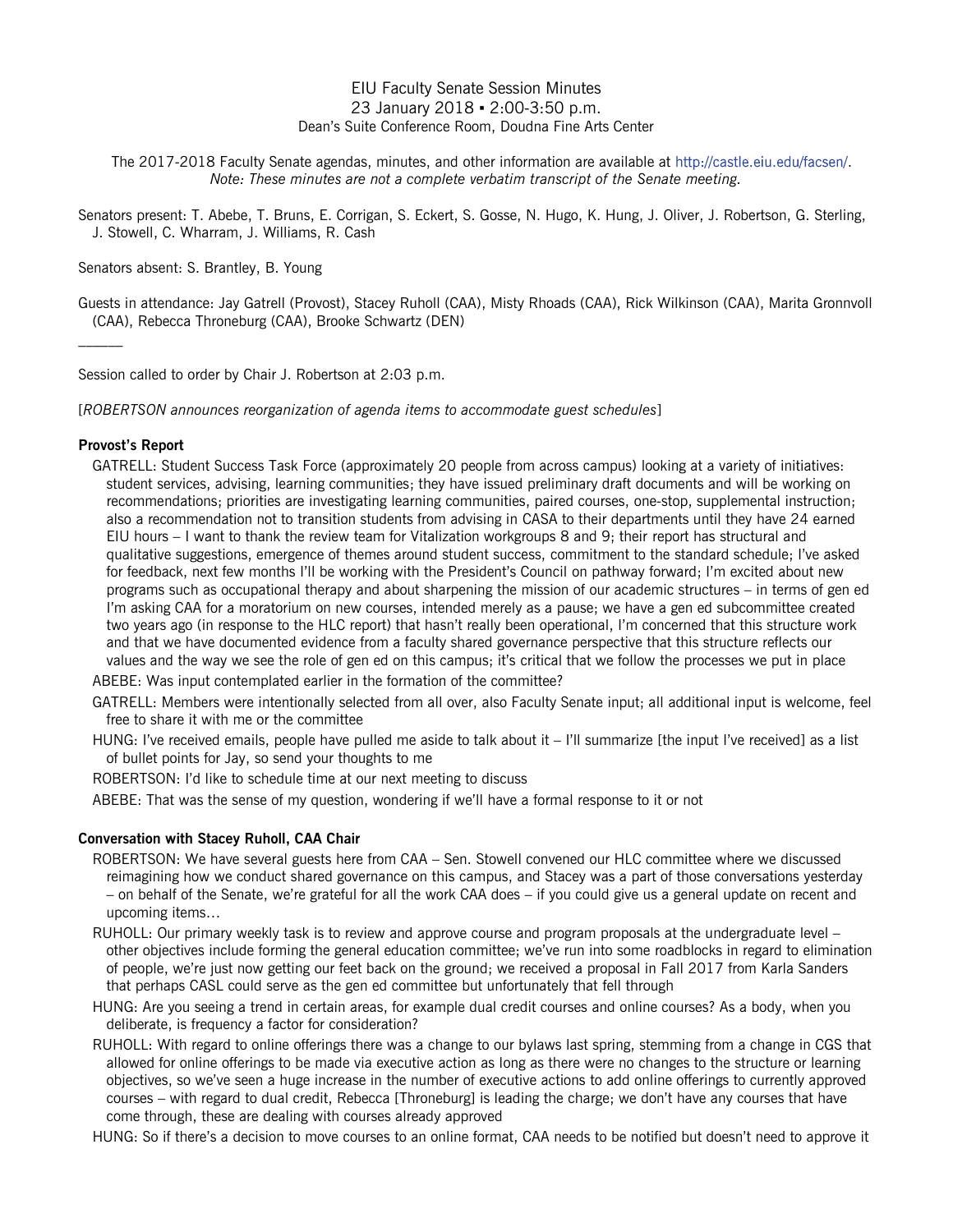- RUHOLL: As long as the course has been previously approved and is going to be offered in its current format, just as an online offering, we don't need to see anything besides an executive action
- HUNG: Speaking from a science perspective, in our department we're concerned about lab courses and how that translates to an online format – are you aware of any successful examples of this on campus?
- RUHOLL: I don't recall a lab-only course as an online offering specifically there are hybrid courses, lecture with a lab component
- WILKINSON: We did have an online course two or three years ago, I don't know which department but students had to purchase a lab kit; that's the only one I remember
- THRONEBURG: We don't hear that at CAA, the conversation is with the Online Board
- HUNG: So the conversation is over before it gets to CAA
- THRONEBURG: We're the last stop
- ABEBE: You had indicated a couple of roadblocks with regard to general education and the learning goals effort; tremendous work was done over a two-year period, both in thinking about the goals and trying to put a plan together – besides the fact that we've lost faculty, what are the other issues?
- RUHOLL: That started back in 2010; we worked on developing university learning goals that could be infused across all curriculum, and then eventually moved into the general education curriculum; defining, learning how to assess, coming up with models – those learning goals are infused now in our undergraduate courses – with regard to general education we have a lot of ideas on how that needs to happen; in the meantime we want to make sure that we're getting good assessment of those learning goals; one of the roles of the gen ed committee was to develop rubrics for evaluating course proposals; when we didn't have the membership available to form the committee, that was put on hold
- ABEBE: Have the deadlines been moved or postponed?
- RUHOLL: They weren't formally approved
- THRONEBURG: In 2014-15 we had the gen ed committee, we had a model we thought we were going to approve at the end of 2015, we went around to the 16 committees; in March 2015 Faculty Senate said we want a referendum to ask the faculty to vote if they support this or not; we had three years of work with 60 faculty, multiple reports, and then what was the outcome; we had faculty attrition, but if people were aggravated enough that [Senate] felt the need to put a vote out to faculty, that was disheartening; Faculty Senate didn't do it, but the threat of it; we made our best effort of shared governance, inviting input; so we didn't approve it in Spring 2015, one of the reasons was if Faculty Senate is so concerned, then we'll wait – we developed more materials; core learning goal leaders and faculty volunteers from CAA kept working on it in that regard, so we could say 'this is what it would look like;' we worked out more kinks – last year CAA looked at it again, Karla Sanders took it around to campus (the 2015 model with small tweaks); it didn't get approved until last April – it's officially approved now, but it will be a matter of bodies – when you're talking about committee restructuring… we worked so hard, we had to go to 16 different places to keep everybody informed of every step; I believe there may be a more efficient way to organize the academic bodies – if you look at other state universities, many have faculty senates with 36 members or 56 members; a set of them (maybe 20) are the curriculum bodies, they do the assessments – think about a course proposal: you have a lot of stops, now we're talking about a gen ed stop on top of it; you need assessment experts around the table, but maybe not so many voting; whoever has approval needs to be part of the planning process
- ECKERT: What Karla Sanders took around, which had a timetable, is not active at the moment?
- THRONEBURG: The schedule was going to be foundational classes this year
- ECKERT: So, that is on schedule?
- THRONEBURG: Who is going to take the lead on it? CASL had learning goal leaders in it, but then they had 75% new members and didn't feel that they had the expertise – at our last meeting [we acknowledged that CAA] needs to take the lead, so Thursday we'll be going again with the gen ed stuff; we've got to get a timeline, clear expectations – dual credit has played a role in this as well, several learning goal leaders are also leading this dual credit effort; it's hard to say what is the biggest priority right now and how much can you handle – HLC is expecting something so we have to turn back to gen ed
- GATRELL: The learning goals are part of our broader commitment to HLC in terms of the Open Pathway project
- STOWELL: It's an informal commitment
- GATRELL: It's the only project we have as part of that; I want to make sure that after 2019 we're in the best position we can be for reaffirmation; it impacts every student learner on this campus, it speaks to student success and outcomes; it is a challenge and commitment on behalf of the committee to make sure our students thrive – learning outcomes is where reaffirmation and accreditation is today
- ABEBE: We seem to conflate two issues: we want to do things efficiently, but we also plan to do things better; those two [things] are not the same in my mind: one is a moral issue, the other is a productivity issue – from the point of view of doing things better, it's essential for people to know what they're doing, to conceive an idea and try to make it happen; from an efficiency point of view there are other issues that administration and all of us are going to be concerned [with] –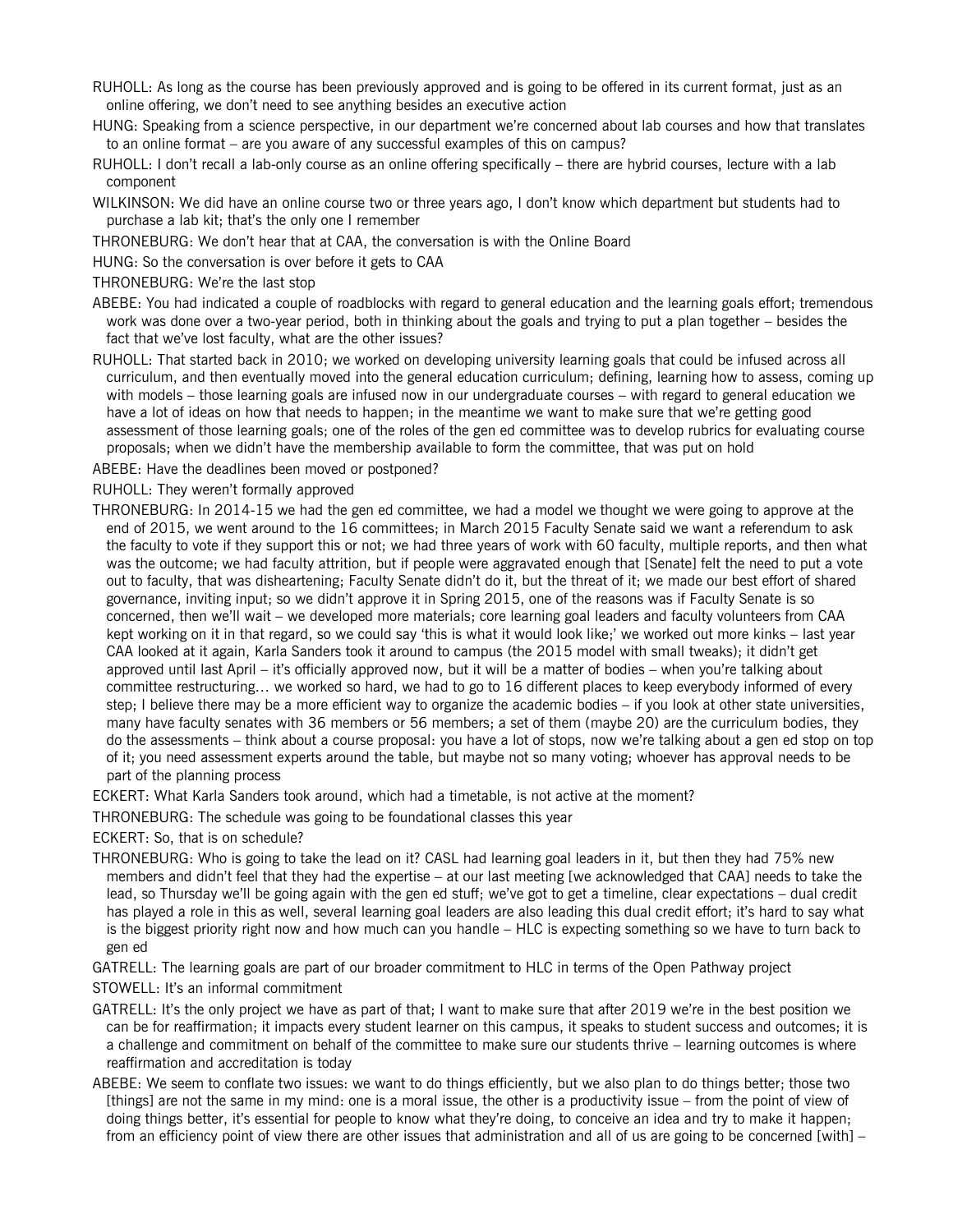most of the time when our discussions take place at the Senate, it is with both of those ideas – from a shared governance point of view, efficiency is very necessary; from the point of view of the service that we provide for our students, doing things better – we have to find a way to combine those two; the conversation begun here during our last meeting was in that vein … a new way of looking at things, for example, shared governance – we bargained for a new person [i.e., the provost] to come in and challenge assumptions; that's what we ought to be doing, looking at things from different perspectives

GOSSE: Do we have any idea what percent the learning goals are embedded in our current course offerings?

- THRONEBURG: We did a learning goals study, huge amounts of syllabi review; reports are available on the [learning goals](http://www.eiu.edu/learninggoals/)  [site](http://www.eiu.edu/learninggoals/) – before we proposed the five-year plan, we did a 2012-13 study of the practices on campus; we surveyed faculty about what they were teaching and did syllabi review to gather information
- GOSSE: Participating in the learning goals group changed the way I communicate with students I'm wondering if that's ongoing
- THRONEBURG: One of the stumbling blocks is that our standard model syllabus is basic content; you can't tell from that level of description in the assessment section, you can't see where there's explicit instruction in writing or quantitative concepts when content is listed for 16 weeks – what you'd like to see in a model syllabus is: here's the days I'm going to talk about writing skills, and here's the assessment I'm going to use; that would be an extra level of specificity asked for in a model syllabus, where there's planned time for teaching – it's important to get the information out to the instructors so they have the tools – we have a lot of resources developed; one of the first steps is going to have to be what does the proposal look like; there may be a proposal form, something that asks for more specificity so you can see the instruction and assessment of the learning goals
- GATRELL: CAA is doing impressive work in learning outcomes; the curriculum review on this campus is some of the most sophisticated I've seen; the work done on that committee is important and reflects a culture of assessment and learning that is unique here – we need to have a faculty member lead and serve as a liaison for general education; it can't be service in the classic sense – make sure it's faculty-driven – I do not want to change gen ed, I just want to be able to deliver on what we promised HLC
- HUNG: If you look across our peer institutions, they have something similar to an office of learning and scholarship; on our campus it's diffused into CASL and CAA and CGS – as a point of attracting new faculty, that's something we're lacking as an institution; we can't point to a central office – I agree with our Provost that there needs to be a formal position that has the scope of looking at academic progression
- GATRELL: It's also important that it should be similar to Newton Key's role in Faculty Development; it has to be a faculty member
- STOWELL: Having been involved in some of the work that was done, I see great value in the learning goals being infused into the curriculum; just the elevation of the syllabus and the expectations of students after going through this model syllabus process was enlightening; it had an impact on the quality of our academic offerings – we've run into a roadblock with personnel; people who have the passion for it are already doing valuable things on this campus – we've started to have some discussion among the major council chairs, to think about efficiency and unification; we've done a little peer checking: our Faculty Senate is unique among all public institutions in Illinois, in some locations even course approvals go through faculty senate, in other places it's just new programs – I do not want to add another layer of approval that could slow things down; why do we have college curriculum committees, what if we freed up those 40 people and used them in some other way – potentially a supercommittee with subcommittees: CAA would be part of Faculty Senate, then we'd have Faculty Senate approval unified going to Administration – recognize that CAA is a very demanding service opportunity – there are solutions, we're just at the beginning of brainstorming; continue to have these discussions over the course of this semester so that by next year we can start a plan of implementing  $-1$ 'm co-chairing a committee to submit a comprehensive report to HLC due June 2019, I'd like to have some evidence that we're moving in a direction to respond to concerns provided by the site visit team back in 2014 related to the lack of interconnectedness among the major committees on campus; that would include a comprehensive look at shared governance and how we communicate with other committees and their membership – we've lost 30% of our faculty over the last few years, including key players in the learning goals – we have 26 vacancies in university councils up for election this spring, so I'm mindful of the numbers and the workload and capacity
- HUNG: I agree that we need to look at new structures; I suggest that these conversations take place regularly but outside the Senate sessions because it would be too rushed to hold those conversations while conducting Senate business – my second idea is we don't do a thorough job of institutionalizing new faculty, we don't imprint EIU on them as strongly as we could; if we're going to have learning goals, we should tell new employees [*describes presenting it during their orientation as something expected of faculty*]; if we set that up better, we might see better responsiveness to adopting these standards and rolling these assessment elements into courses because if they know this is an institutional expectation, it's easier for them to accept it and adapt it as part of their teaching; one suggestion is for CAA and/or Faculty Senate to work more closely with Faculty Development, which organizes the new faculty orientation; in the last two years they've offered syllabus workshops to new faculty, that could be a starting point for involvement; one of the challenges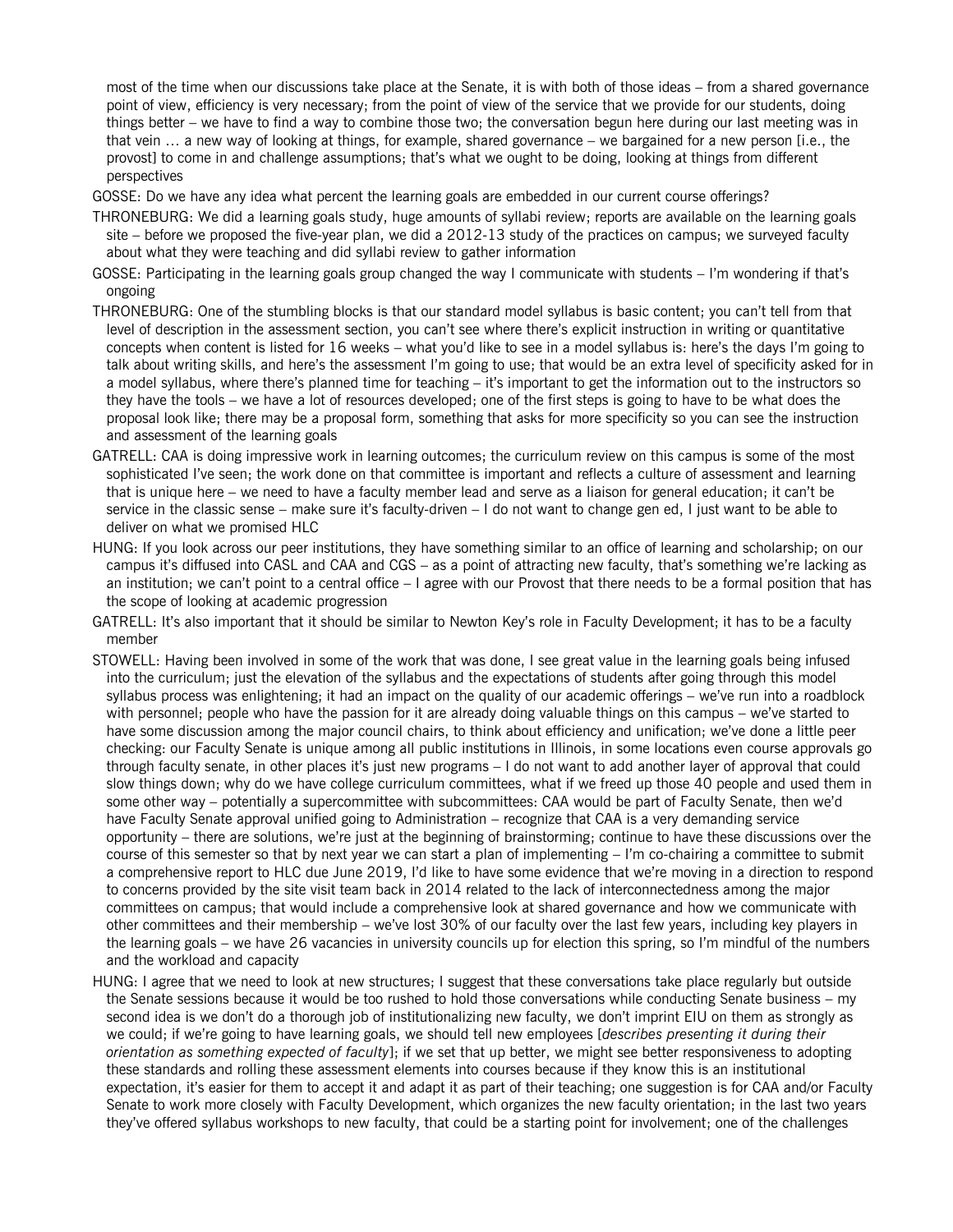with these learning goals is consistency throughout our institution, we need wide-scale adoption and implementation, we need to start early with new faculty and build institutional culture

- BRUNS: It's important to devote time to discussing this issue, but those discussions have to happen at Faculty Senate, and also to a lesser degree in the various committees; squeezing it in, but who has time for another meeting – I was on Faculty Senate when [the proposed referendum on the model] happened; it was unfair because you had done a ton of work; we have to assume our colleagues are intelligent and capable; I'm not interested in a situation where Faculty Senate is continually overriding committees, I'm interested in a situation where Senate knows what committees are doing and, if an issue comes up, can ask for more information or clarification at that time – not every member of the councils has to be on Senate; maybe just the Chairs could also be Senate members, to keep us informed and take questions back
- HUNG: [*to Ruholl*] From your perspective and experience chairing CAA, do you have ideas for Faculty Senate on how we can improve the functioning of CAA?
- RUHOLL: Communication could be better in both directions, just posting minutes isn't always enough; that doesn't stop us from attending and participating in each other's meetings; keeping an open mind and working together; we got on the defensive after reading the minutes from the November 14 meeting, it's hard to read in text what the intent was – I agree that if all it's going to be is an override, that's not going to go well, but if we work together and have membership or at least participation in the meetings, that will be a smoother transition to a better, more efficient governance structure

#### **Approval of Minutes from January 9, 2018**

*Motion to approve by Eckert, seconded by Hung Discussion: none Vote: 12 in favor, none opposed, 1 abstention (Wharram) – motion carried*

#### **Executive Committee Report**

- ROBERTSON: To recap how we concluded yesterday's meeting, I'm going to reach out to all of the Council of Illinois University Senates leaders to ask for a concise summary of shared governance at their universities, how faculty senate is constituted, how involved are they in the curricular structure, so we have a better idea of possibilities – as we move forward I'd like to consider Sen. Stowell's idea about the college-level curriculum committees; there's a way to be more streamlined where we wouldn't sacrifice a lot of quality if we have representation at the Faculty Senate level and we have departmental representatives looking at curriculum
- ABEBE: As long as the DACs reflect those things incentives matter DACs require committee participation; if we can match it, I think we'll be fine
- HUNG: How big are the college curriculum committees?
- ECKERT: One member from every department in CAH

HUNG: Are they the departmental curriculum chairs? If not, maybe they should be the same person

- HUGO: That's how it is in our program, I'm the chair of the department committee and I serve on the college committee; it's the same for the School of Business and the School of Technology
- ECKERT: I served last year on our college curriculum committee, and I'm chair of our department committee, so it's not the same
- HUNG: The DAC is each department's property, so if we want to see changes, we need to have conversations on a peer to peer level; the time to get the departments to rethink that part is now, because after the new contract is ratified there's a window of time when the DAC can be altered
- STOWELL: Some departments place university service at the top of the list, others place departmental service at the top
- ROBERTSON: A politely-worded call to departmental colleagues on campus to make sure that university-level service is placed higher than departmental service in DACs – departmental service is important, but the university is a higher level of service, if we can encourage our colleagues to have that reflected uniformly across campus
- OLIVER: With oversight of the curriculum and new programs being considered, I have a colleague in Computer Science who's concerned about this issue because the School of Technology had a Computer Information and Technology major approved, and there seemed to be significant overlap [with the computer science major] – we need to keep at least some level of university-wide oversight to avoid this type of duplication, because these programs (in two different colleges) are competing for similar students
- BRUNS: That was approved by CAA
- OLIVER: Apparently so

WHARRAM: That's true of graphic design as well, between Art and Technology

- BRUNS: Those issues should be brought to CAA something in the review process missed that the new proposal is very similar to an existing program
- OLIVER: It's in place now, this happened within the last five years; it's just an example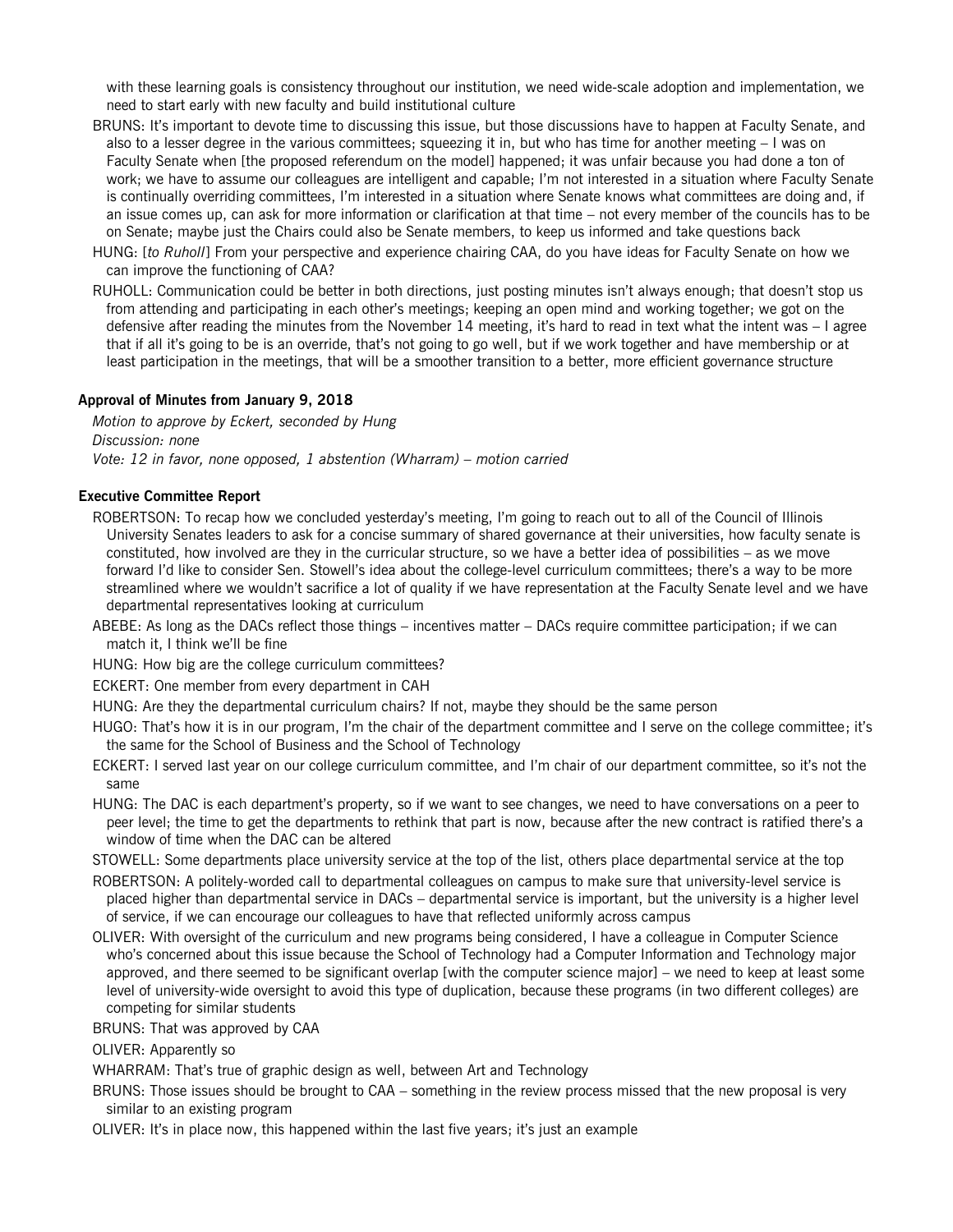- STERLING: That's what the college curriculum committees do; if we reorganize the way things work, we have to make sure somebody can still perform that function – there have been many times when one department has a proposal that would have a significant impact on another department; if it hadn't had to go through the college curriculum committee where a departmental representative was there to listen to what was going on, we wouldn't have known about it until it reached CAA, or was approved by CAA – we have to do a better job of letting departments know about substantial changes that might affect them; we do a fairly good job within colleges, but not across
- STOWELL: Let the assistant dean play the role of looking for overlap at the college level
- BRUNS: Is there a timeline for course proposals? [*receives several replies that no, it's continual*]
- GOSSE: There's a deadline for the [course] catalog each semester
- HUNG: There's a timeline for different stages of the process, working back from the catalog deadline, but courses can be proposed anytime
- ROBERTSON: Moving on to the CUPB report from January 12… we are now past the tenth day; Josh Norman reported that we should expect a positive press release, which I have not yet seen – unofficial numbers as of Jan. 11: in Spring 2017 there were 772 new freshman class enrollees, in Spring 2018 there are 1,102 (contrary to what usually happens, we are up from Fall to Spring by 36%); we have 3,840 new admits for Fall 2018, year-to-date up 46%
- WILLIAMS: Any explanation for the Fall to Spring increase? Did students delay coming until Spring?
- ROBERTSON: We had a good number of transfers, up 49% over last year
- STOWELL: Somehow we have to count dual credit, and my understanding is that they're counted as new freshman
- ROBERTSON: Graduate applications are up 35%, grad admits are up 43%; international undergrad applications are up 94%, international grad applications up 39% – regarding university advancement, in November 2016 the university investments' market value was at \$72 million; in November 2017 that had grown to \$81 million (not counting the \$2 million in advancement fundraising dollars that came in between July and December 2017); good news because it means more scholarship funds available (incremental increase) because those monies have grown – other news from Josh Norman: hopefully you've all seen some advertisements out there, I'm starting to see some banner ads when doing Google searches, also a gigantic EIU billboard in the St. Louis area
- WILLIAMS: One of our ads popped up while I was looking at CNN
- ROBERTSON: One came up on the New York Times
- HUNG: Is the increased application rate because we're accepting more students, or is it because more students are applying?
- ROBERTSON: The implication seemed to be that with more people applying, we were going to accept more, but the inevitable barrier comes at the State Dept. level, we don't know how many will be able to enroll
- HUNG: That's out of our control, we can only accept qualified students and hope they can get their visas approved now that CUPB is aware of this, what are we doing to prepare for taking in a potentially significantly higher percentage of international students? OISS is still understaffed – how are we handling visa applications and international transcript translations?
- ECKERT: Students usually have to handle that themselves; it's the individual student's responsibility, the university will not provide a translation
- HUNG: But you have to approve it and make sure they're doing it correctly
- BRUNS: In Vitalization Workgroup 3 we were told that Admissions has to take time to interpret transcripts for foreign students
- ECKERT: In that sense you have to interpret transcripts from community colleges; you don't have to translate, just compare
- HUNG: One of the things holding up our graduate applicants is that OISS is overworked and not on time in processing applications, and one of the holdups is transcripts from different countries need to be converted to American equivalents, so someone at OISS has to do the paperwork before candidates are given to the graduate coordinator for selection – my concern is that we're seeing an increase in applications from overseas, so what are we doing to prepare to accommodate these students once we've accepted them?
- BRUNS: Executive Committee should bring this up at a meeting with Jay
- HUGO: It's already being talked about at International Education Council; no money to hire but they are aware
- BRUNS: If we're missing getting students here because we don't have staff to process the paperwork…
- ROBERTSON: We should discuss a couple other items from CUPB: I'd like us to consider a Faculty Senate call to our colleagues encouraging all faculty to try to attend a commencement every year; the university community would like to see a broad representation of faculty on a more regular basis at commencements
- WILLIAMS: Who's going to pay to rent or buy the gown?
- ROBERTSON: The cost of gown was the sticking point when I left the meeting
- WILLIAMS: In terms of pageantry it's better if we wear our school colors if they want us to come, what can they provide for us?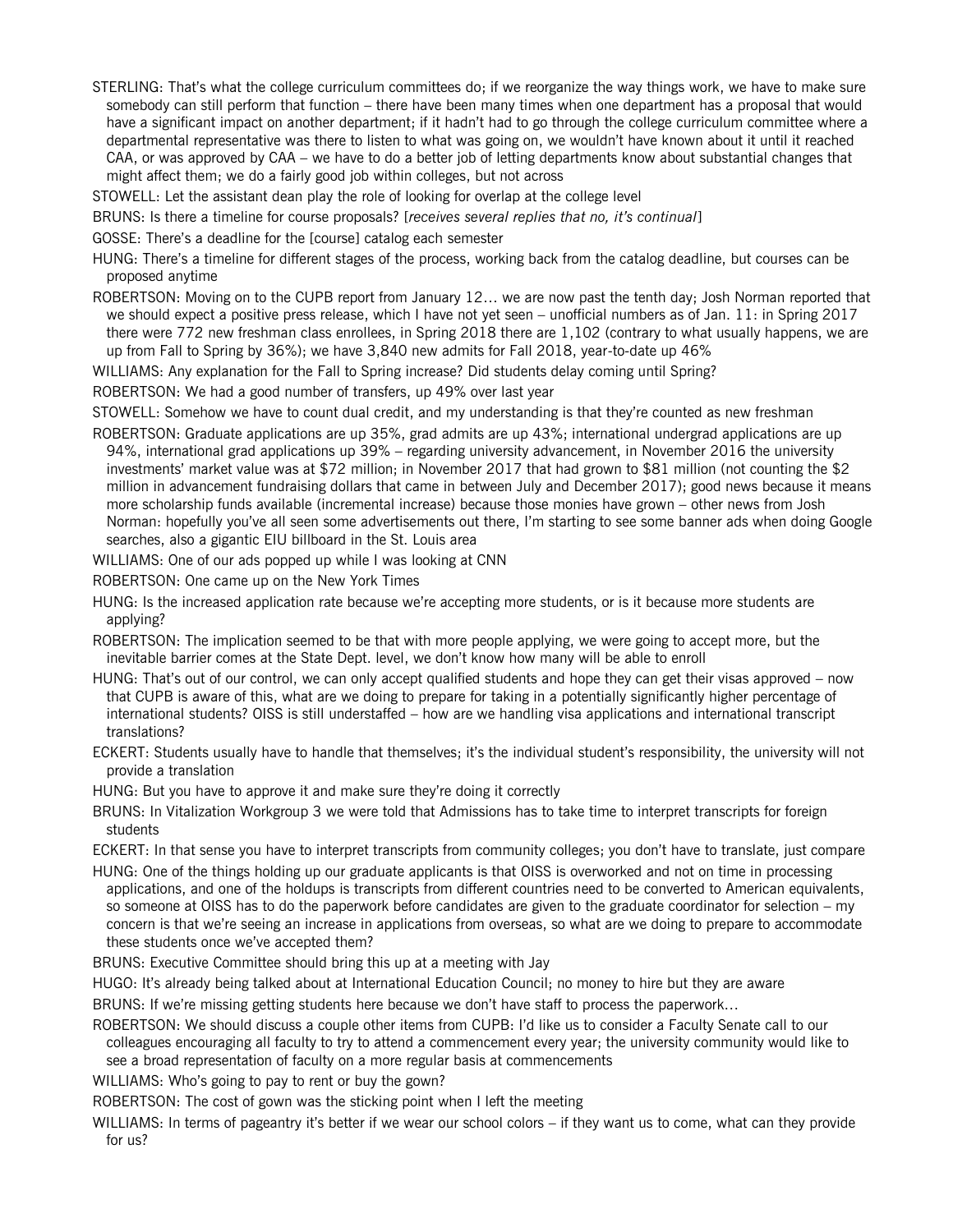ROBERTSON: It was mentioned that the university provides an affordable rental option; people are required to go every year at some other universities, our administration is not interested in compulsory attendance; I suggested sharing information in a more streamlined way; maybe we can discuss putting out a call at another meeting – University Advancement is having conversations, so a question came up at CUPB: Is it appropriate for the Distinguished Faculty Award to be given at Commencement, or should Commencement be only student-centered?

HUGO and WHARRAM: No opinion

HUNG: Where would it be presented then?

GOSSE: Commencement is a university celebration…

OLIVER: On the surface those two items seem to contradict each other: Come to commencement, but we're going to remove the historical, traditional element of honoring the DFA

HUNG: I don't know what they have in mind, but I would argue that recognizing distinguished faculty is part of becoming a college student

ABEBE: An alternative would be to have [the DFA] with the Laureate at Convocation – lots of universities do it at commencement, but here we have a tradition of honoring students only – so, I don't care

HUNG: A move to convocation would be okay, but I would hate to see it extracted away from a venue where students have exposure to it

STERLING: How about the Mendez Award?

ROBERTSON: It was not mentioned

- ABEBE: We had agreed that you would raise the issue of administrative evaluation
- STOWELL: We haven't had a meeting since

ROBERTSON: The last item is that I was requested to attend a University Naming Committee meeting, being convened tomorrow at 4:00 p.m.

#### **Committee Reports**

*Elections Committee* (STOWELL): Minimum of 26 position vacancies on university committees and councils; I am confirming with committee chairs to see if there are additional unforeseen vacancies – vote around Spring Break in March

- *Nominations Committee* (OLIVER): The second communication from Larry White regarding Jeanne Okrasinski's service as IBHE Faculty Council alternate; she questioned whether she was still eligible to be identified as an alternate; reviewing Senate bylaws, my interpretation is Faculty Unit A, Unit B, and Chairs; so yes, she is eligible unless wants to remove herself from that position; I'll respond to Larry – other than that, we need to identify faculty who will be rolling off at the end of this semester and start to populate our list of nominated position vacancies for Fall
- *Faculty-Student Relations Committee* (BRUNS): There was no Student Senate meeting; I'll be attending the one tomorrow night

#### *Faculty-Staff Relations Committee* (HUNG): No report

*Awards Committee* (HUGO): DFA nominations are due on February 23; all reviewers have been added to the committee except for the President's pick, waiting to hear back on that; committee members have until March 8 to submit their vote to me; we'll come to a decision on the recipient on March 9, then Faculty Senate will vote to approve on March 20

*Faculty Forum Committee* (ABEBE): Forum is scheduled for February 13; presenters will be Billy Hung, Bailey Young, Jeannie Ludlow, Jay Gatrell; Sen. Young has approached two state senators: one has declined (Bennett), one has not yet responded (Rose); Provost had agreed to provide refreshments but I decided not to take up his offer because of the 3:00 p.m. forum time – hopefully the paper will publish a few things about this

*Budget Transparency Committee* (STERLING): No report

- BRUNS: We rarely hear from this committee; EIU is now spending more money on advertising than in the past; when it was announced at Faculty Senate that most institutions spend 1-2% but EIU spent 0.3%, what immediately came to mind was 'why did that never come out before'
- STERLING: The budget is so big and has so many elements, we can't talk about everything if [marketing expenditures] are something you'd like us to have a conversation about, we can easily look into it and come back with a report ABEBE: It becomes an issue only when you have an enrollment decline
- HUNG: To flip it around, we have an enrollment problem because we treat advertising like it's only an issue when we have a declining enrollment
- STERLING: For most of EIU's history the administration would decide how many students we'd want for the following year and adjust the application cutoff date in order to hit that number – the initial decline from 12,000 to 10,000 was okay; it wasn't until after the disaster had already occurred that administration started thinking maybe we need to do something about it

BRUNS: Those days are gone, we should be looking more closely at a lot of these things

OLIVER: Maybe investigating if it's possible to determine a correlation of investment increase and return on investment